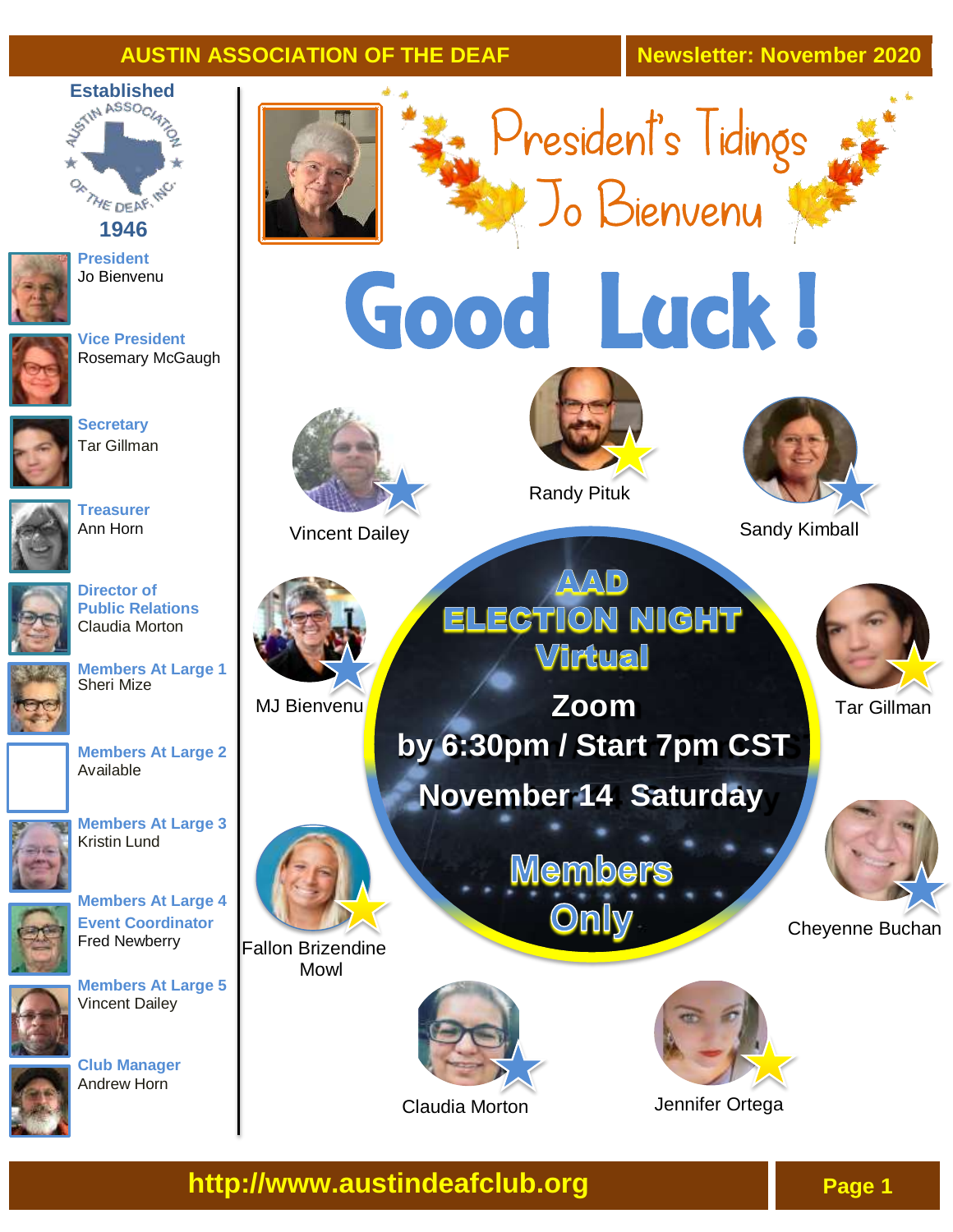**AUSTIN ASSOCIATION OF THE DEAF Newsletter: November 2020**

|                                                     | <b>Road to AAD Election Day 2020</b>                       |                                                                 |                                                              | <b>November 14 2020</b>                                                       |
|-----------------------------------------------------|------------------------------------------------------------|-----------------------------------------------------------------|--------------------------------------------------------------|-------------------------------------------------------------------------------|
| <b>AAD Candidates</b>                               |                                                            |                                                                 |                                                              |                                                                               |
| Latest Updated: October 22. 2020                    |                                                            |                                                                 |                                                              |                                                                               |
| <b>President</b>                                    | <b>Vice</b><br><b>President</b>                            | <b>Secretary</b>                                                | <b>Treasurer</b>                                             | <b>Director of</b><br><b>Public Relations</b>                                 |
| $*Tar$<br>Gillman<br>1 <sup>st</sup> Option         | <b>MJ</b><br><b>Bienvenu</b>                               | *Tar<br>Gillman<br>2 <sup>nd</sup> Option<br>Randy              | *Vincent<br><b>Dailey</b><br>2 <sup>nd</sup> Option<br>Randy | <i>*Claudia</i><br><b>Morton</b><br>1 <sup>st</sup> Option<br><b>Jennifer</b> |
| *Vincent<br><b>Dailey</b><br>1 <sup>st</sup> Option |                                                            | <b>Pituk</b><br>2 <sup>nd</sup> Option                          | <b>Pituk</b><br>1 <sup>nd</sup> Option                       | Ortega                                                                        |
|                                                     |                                                            |                                                                 |                                                              | Cheyenne<br><b>Buchan</b>                                                     |
|                                                     | MAL <sub>2</sub><br><b>Member At Large</b>                 | <b>MAL3</b><br><b>Member At Large</b>                           | MAL <sub>4</sub><br><b>Member At Large</b>                   |                                                                               |
|                                                     | Sandy<br>Kimball                                           | <b>Acting President</b><br>appointed<br><b>Kristin Lund</b>     | Sandy<br>Kimball                                             |                                                                               |
|                                                     | Fallon<br><b>Brizendine</b><br><b>Mowl</b>                 |                                                                 | Fallon<br><b>Brizendine</b><br><b>Mowl</b>                   |                                                                               |
|                                                     | <i>*Claudia</i><br><b>Morton</b><br>2 <sup>nd</sup> Option | Note:<br><b>*Roy Jones</b><br><b>Resigned few</b><br>months ago | <i>*Claudia</i><br><b>Morton</b><br>2 <sup>nd</sup> Option   |                                                                               |

**(\*Asterik)-** Current members who are on board and want to run for officers again.

**(1st/2nd options)** candidate's desire either positions to run unless one of desire positions get filled if candidate win.

**NOTE:** Due to By laws about MALs

This year MAL(s) on **EVEN** numbers(2&4) are open positions for candidate to run as officer.

This year MAL(s) on **ODD** numbers (1,3,5) Current MALs are stay.

MAL 1: **\*Sheri** stays

MAL 3 : **\*Roy** resigns, it becomes available till 2021. The president can appoint anyone to fill in if the president wants. **Updated: Recent, the acting president, Rosemary appointed Kristin Lund**. This position is closed MAL 5: \***Vincent** stays unless he wins either President or Treasurer position. The president can appoint anyone to fill in this position the president wants.

**Candidate Fill Up Form** https://forms.gle/9puq3MSJKN6u8XqK

#### **Election Officers Co-Chairs**

 Rene Poyer / Jo Loeffler [reneepoyer@gmail.com](mailto:reneepoyer@gmail.com)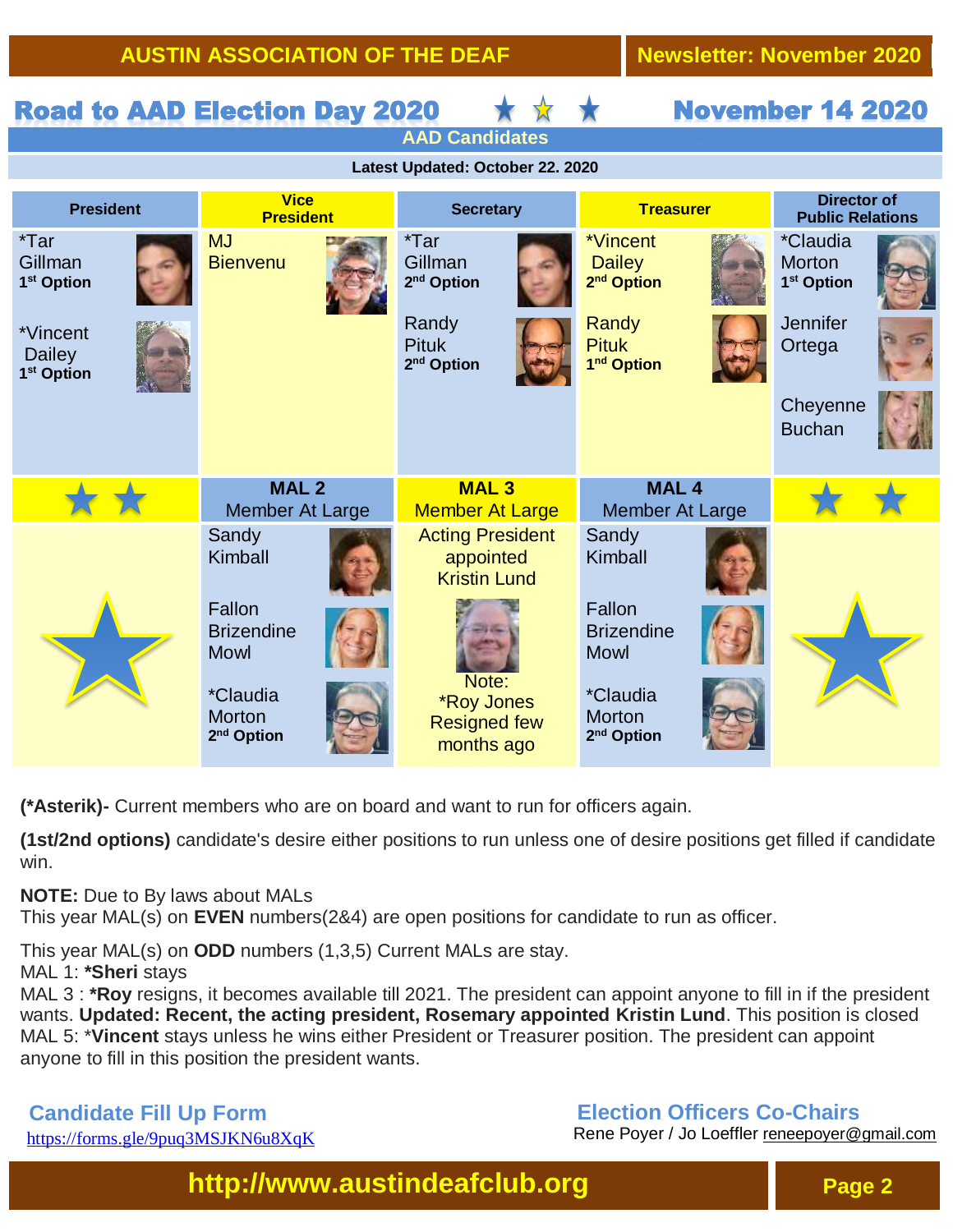# **Zoom Instruction**

Smartphone is **not recommended**. Computer, laptop, or tablet are **best to use.**

First, You can copy the link that Tar or KL give you link from email.

Next, on Search engine on website,"Zoom.us"

Next, click on "Join a meeting" as showing number 1 in the picture and following the step of instruction. Hope you made it to Zoom Meeting successfully for upcoming general meeting.

. **Note: Under "join a Meeting" it should have box and type your** REAL FULL NAME**. Please provide your name as count head in the meeting.**

#### **Any question, contact : Tar via [AADSecMem@gmail.com](mailto:AADSecMem@gmail.com) or Kristin via aadmemberlarge2@gmail.com**

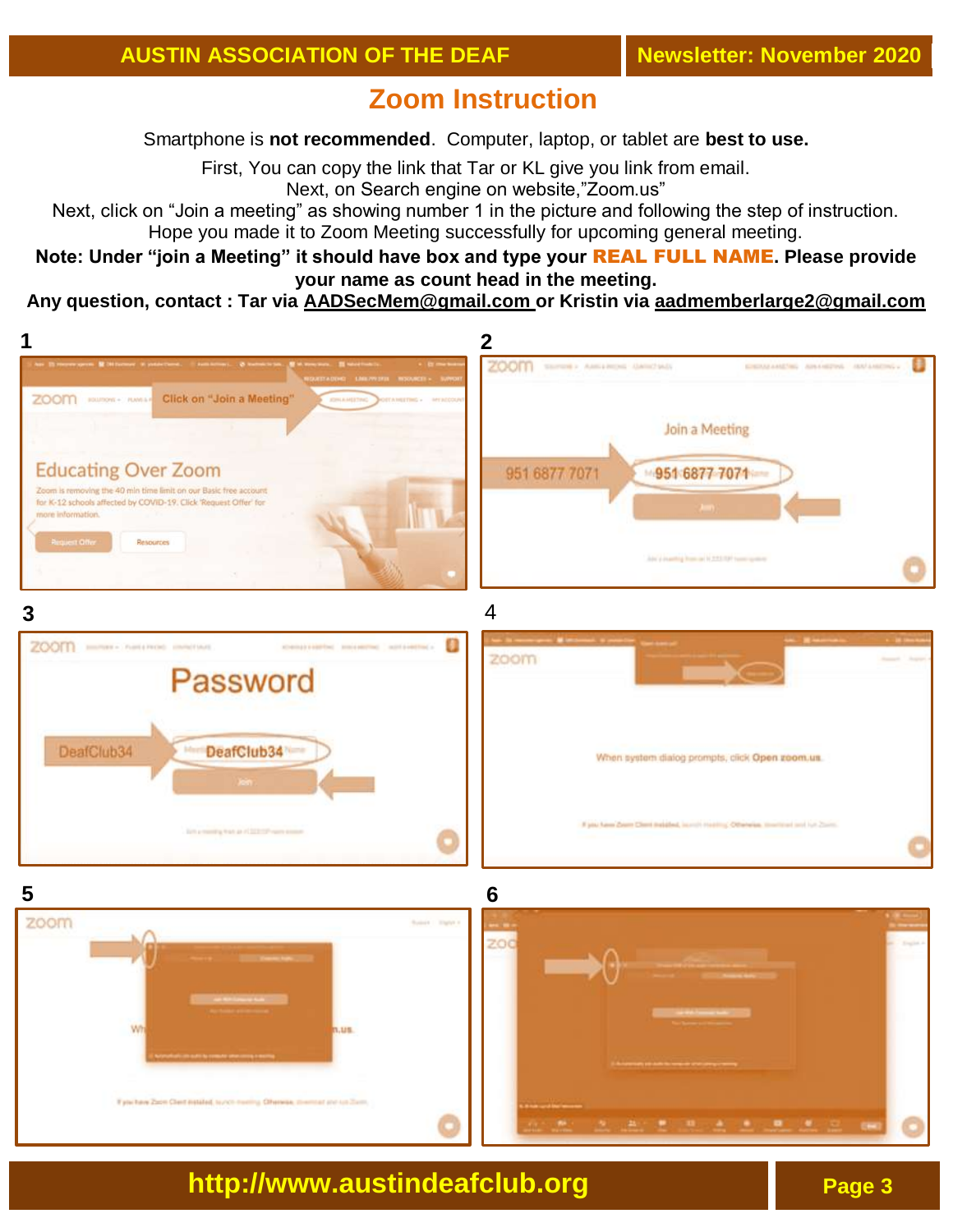**Continuing…**





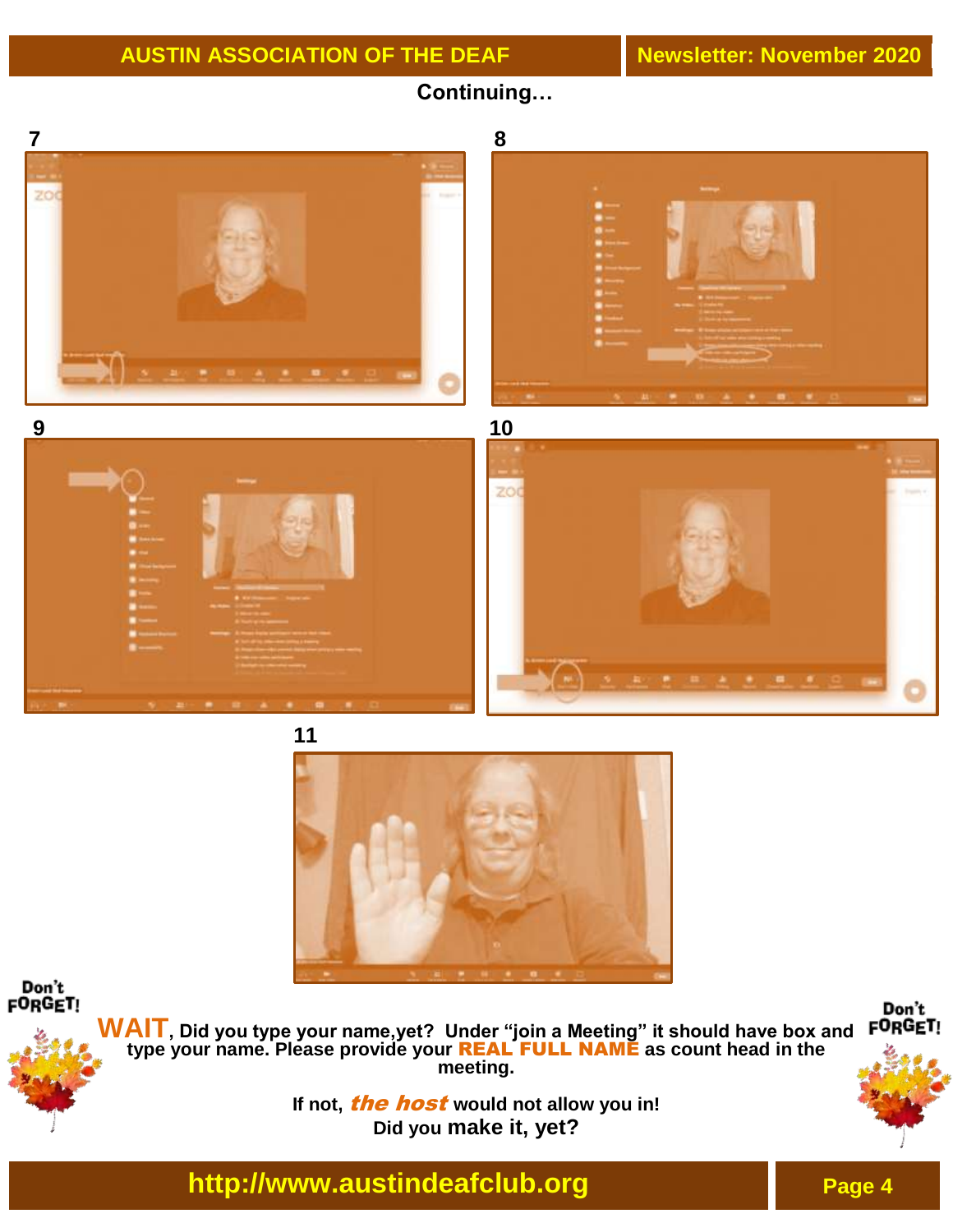### **AUSTIN ASSOCIATION OF THE DEAF Newsletter: November 2020**





# **NOVEMBER**

Marlena Rosendahl- 1 Roy Jones- 2 Julie Erickson- 4 Sarah McAvoy- 6 Kathy Abraham- 7 Josephine Loeffler- 9 Sandy Kimball- 10 Larry Evans- 10

Barbara Mongeau- 11 Cheyenne Buchan- 13 Walt Camenisch- 16 Penny Lucas- 16 Claudia Morton- 24 Benjamin Swindle- 24 Wayne Lee Carter- 26





MORE MEMBERS JOIN DURING SEPTEMBER AND OCTOBER AND IT'S BREAKING RECORD!



**Hope/wish coronavirus will go away soon!**

## *Don't forget!*

**On Nov. 1: Change your clock one hour backward**.

## **AAD Taskforce committee**



Chair – MJ Bienvenu Kristin Lund . Marilyn Swanson . Walt Camenisch . David Myers



**INFORMATION General Information- Austindeafclub.org**



### TOTAL: Joined-161

## "AAD Members Only" FB: 76



#### **Contact Club Membership Coordinator** AADSECMEM@gmail.com





Moving? **New Address?** Do not lose your subscription to the Club newsletters or any event information. Notify AAD Secretary at AADSecmem@gmail.com or P.O. Box 3884, Austin, TX 78764

### **Affiliated Organizations:**

**GUAA AUSTIN Chapter** Gallaudet University Alumni Association

> **TADSC 1992**  Texas Association for the Deaf Senior Citizens

> > **DWA** Deaf Women of Austin

**DAT**  Deaf Austin Theatre

#### Sign up and follow us on:

www.AustinDeafClub.org



ପ

**[AAD](http://www.facebook.com/groups/AADMembers) page for public**

- **[AAD](http://www.facebook.com/groups/AADMembers) group for members only [www.facebook.com/groups/AADMembers](http://www.facebook.com/groups/AADMembers)**
	- www.instagram/AustinDeafClub
	- www.twitter.com/AustinDeafClub

Add your flyer on this Newsletter

- · One full page-\$70
- One half page-\$50
- One-fourth page-\$30 **Email Ann Horn:**

AADTreasurer@gmail.com